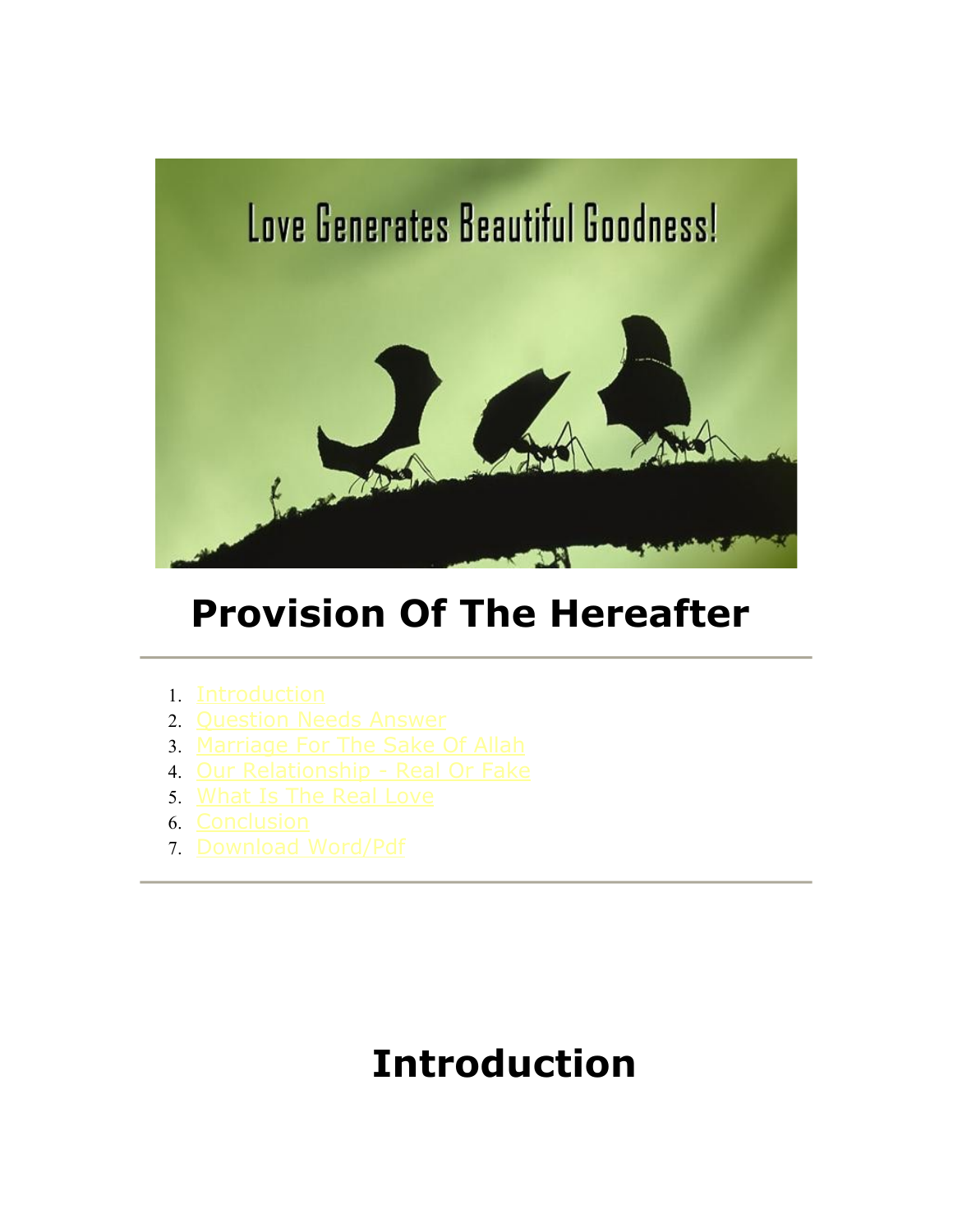What Is Rizq(Provision) And The Relationship Between Rizq And Allah's Love And The Love Of Us To Allah And The Love Of Each Other For Allah?

The Real Love Is The Love Allah Has For Us, Shares With Us, And Has Provided To Us.

So The Real Teacher Of Love And The Real Example Of True Love, Can Be Derived From The Example Of The Love Allah Has To Whomsoever He Loves,The Sign Of His Love,

> What He Expects Of Whom He Loves, The Sign Of His Love To A Servant, And The Sign Of A Servant Loving Him.

Allah (SWT) is the owner of all qualities. We as muslims are supposed to learn his qualities and attributes and try to imitate them. This is a sign of belief, respect, and engagement in a relationship of love.

Allah (Swt) Introduces Us To The Real And The Highest Meaning Of All Qualities Meaning, Our Role Model Should Be Allah And After That His Prophet (Saw) The One Who Was Given To Us By Allah, The Perfect Quality Of A Human Being As A Role Model For Us...

This Love is a love without obsession, ownership, without waiting to take, without limitation, revenge or anger and in times of heedlessness, neglection, fault, or even committing a wrong against whomever you love.

A love without any boundary,A love that is infinite, A love that starts, continues, grows, and it can benefit us and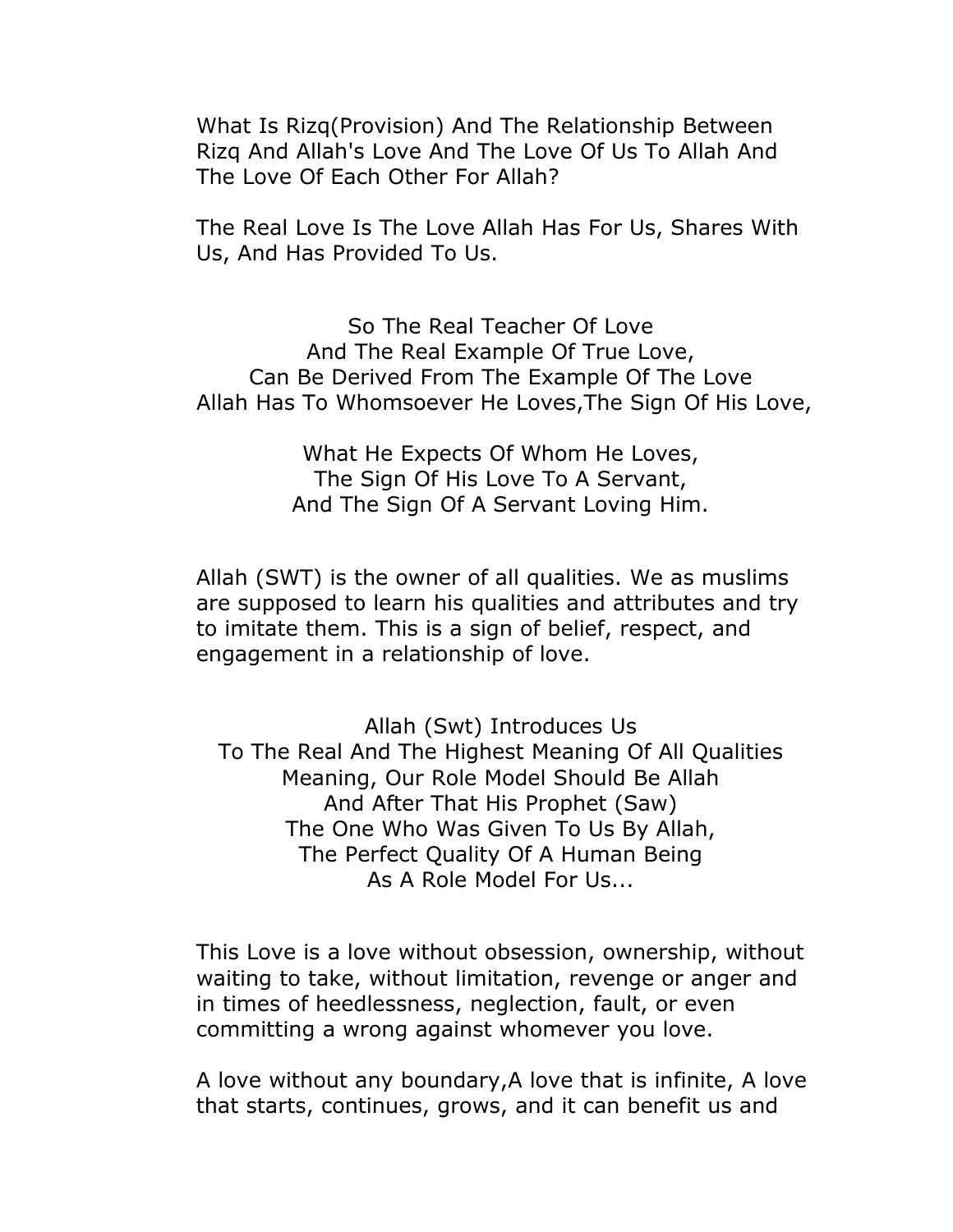lead us to the ultimate love; The highest and final ending, the final abode for the righteos(paradise) and the happiness forever; The pleasure of Allah.

The Journey Of Love Starts With Very Small Steps And Allah Swt Takes It, Grows It, Develops It, Strengthens It, And He Enhances It To Allow Us To Reach The Love Beloved To Him...

Now look at this journey of love,the style of love that Allah shows us, showers us and educates us with, versus the style of love we claim we have for one another.

Important note:

Do You Not Consider The Love Of Allah As A Provision? And Which Provision Is That? Is It The Lowly Provision(Sufli) Or The High Provision(U'lwi)?

Actually This Is The Highest Provision You Can Get!



**Question Needs Answer...**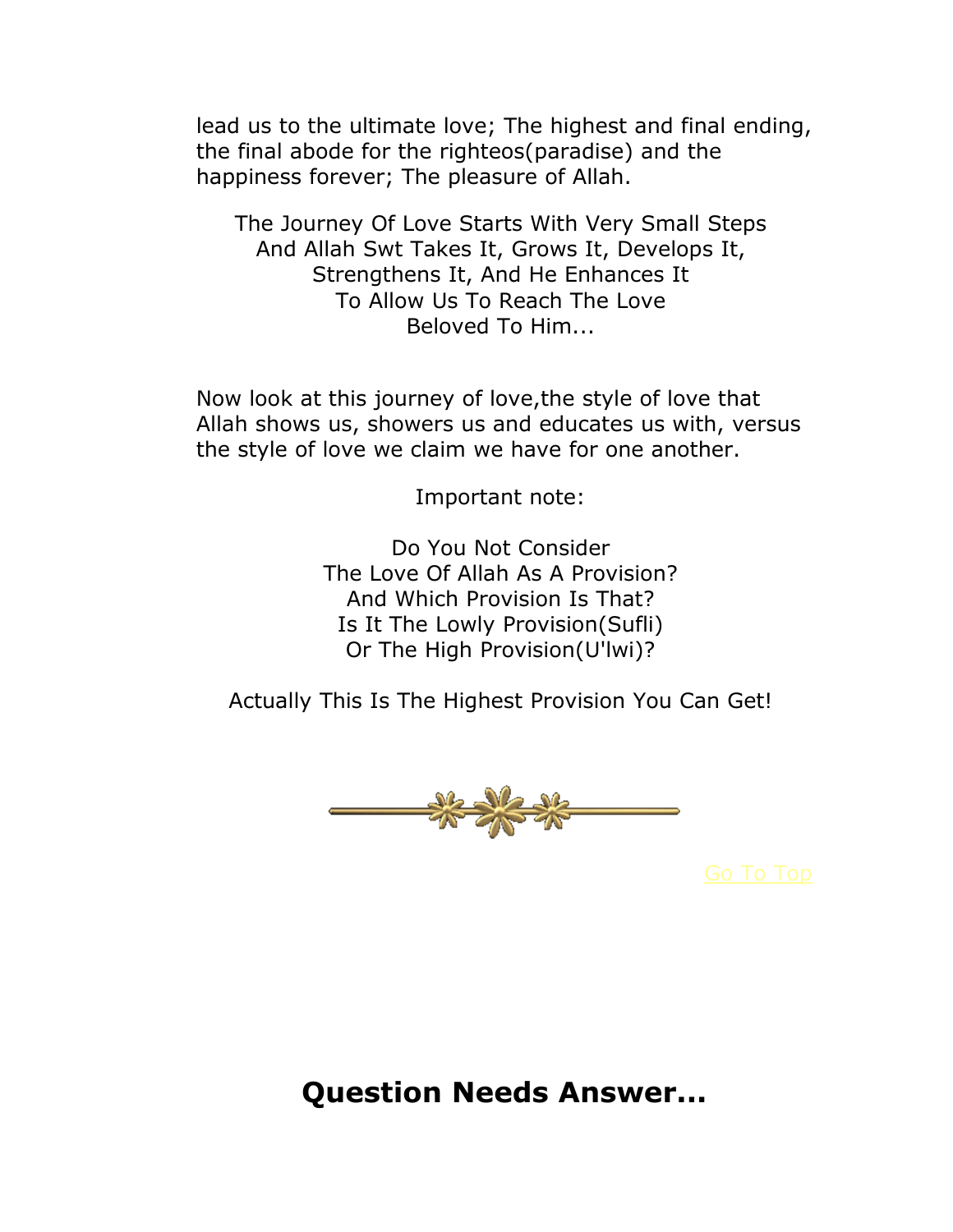In the middle of everyday, running after The low sufli provision, do we think about aspiring or desiring or making effort for the high provision?

> Do We Try To Gain The Quality Of Allah, To Share This Quality, To Live This Quality And Spread This Quality? This Is The Job Of Messengers And Prophets!!

> Question: Why do we lack so many qualities nowadays?

#### Answer

We are busy running after the low provisions and neglect the high provision. We are running and we care about insignificant qualities. Quality of food, shelter, material life in general, until we reach the bankruptcy of real quality, the high quality, the U'lwi quality. The quality of Allah, that which he loves, and that which has been given to us, for us to be a role model. The quality of our beloved prophet (SAW).

Now Let Us Go Through An Example.. A Real Beautiful Example! It Can Change And Shape The Future Of Us, Our Family, The Ummah Of Rasool (SAW) And Mankind...

It Can Change Our Future Now, In The Grave, In The Legacy We Leave Behind After Death. It Is Our Final Chapter And The Final Residence Of Our Soul, Which Is Either Paradise Or Hellfire...

What We Are About To Talk Of Will Lead Us Not Only To Paradise But To The Highest Destination... A Majority Of The Young Generation Is So Confused, Both The Parents And The Children. And That Is To Do With The Topic Of Marriage!!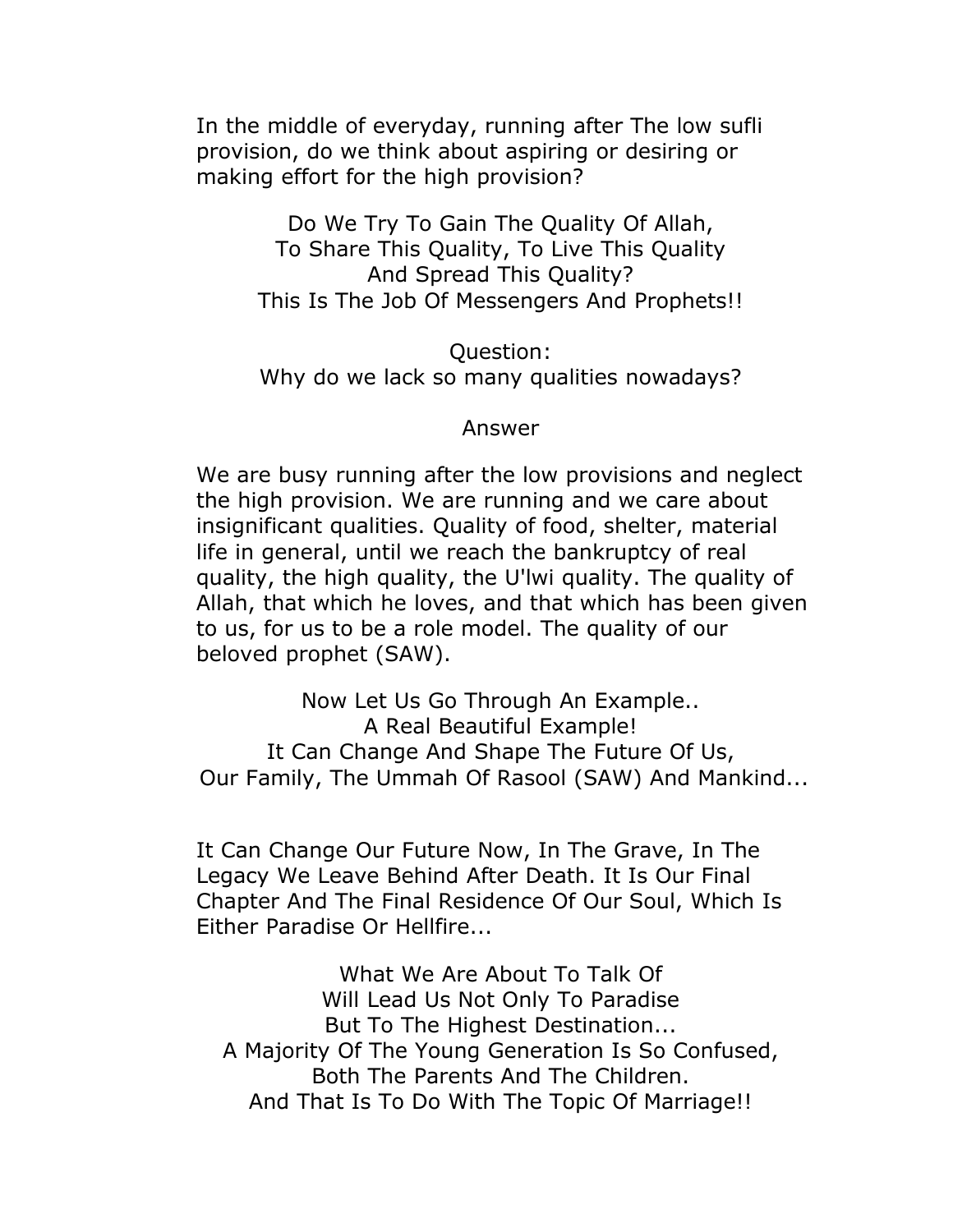Is not marriage a provision and a part of your destiny? Is marriage considered to be a low provision or a high provision? If you ask me it is both high and low.

If You Choose A Husband Or A Wife For Beauty, Material Status, Worldly Gains, Worldly Success And A Show..

### **BAD NEWS**

This is the low provision which can harm you in this life and the hereafter and will produce a disgrace and downfall to you, to islam, to mankind and on the day of judgment.



## **Marriage For The Sake Of Allah**

Imagine what would happen if we chose a husband or a wife according to the love of Allah, the love of Rasoolullah (S.a.w), the love of Islam, the pleasure of Allah,the elevation of the future of Islam, and that which can support us in the journey of Iman and lead us to a journey of high provision.

The elevation of us and Islam. The journey of loving Allah, the journey to be a role model, living the quality of Allah and leave it as a legacy.

What Do You Think Now? Would You Choose A Husband Or A Wife For Sabeelallah, For The Love The Of Allah? Would You Take The Relationship For The Same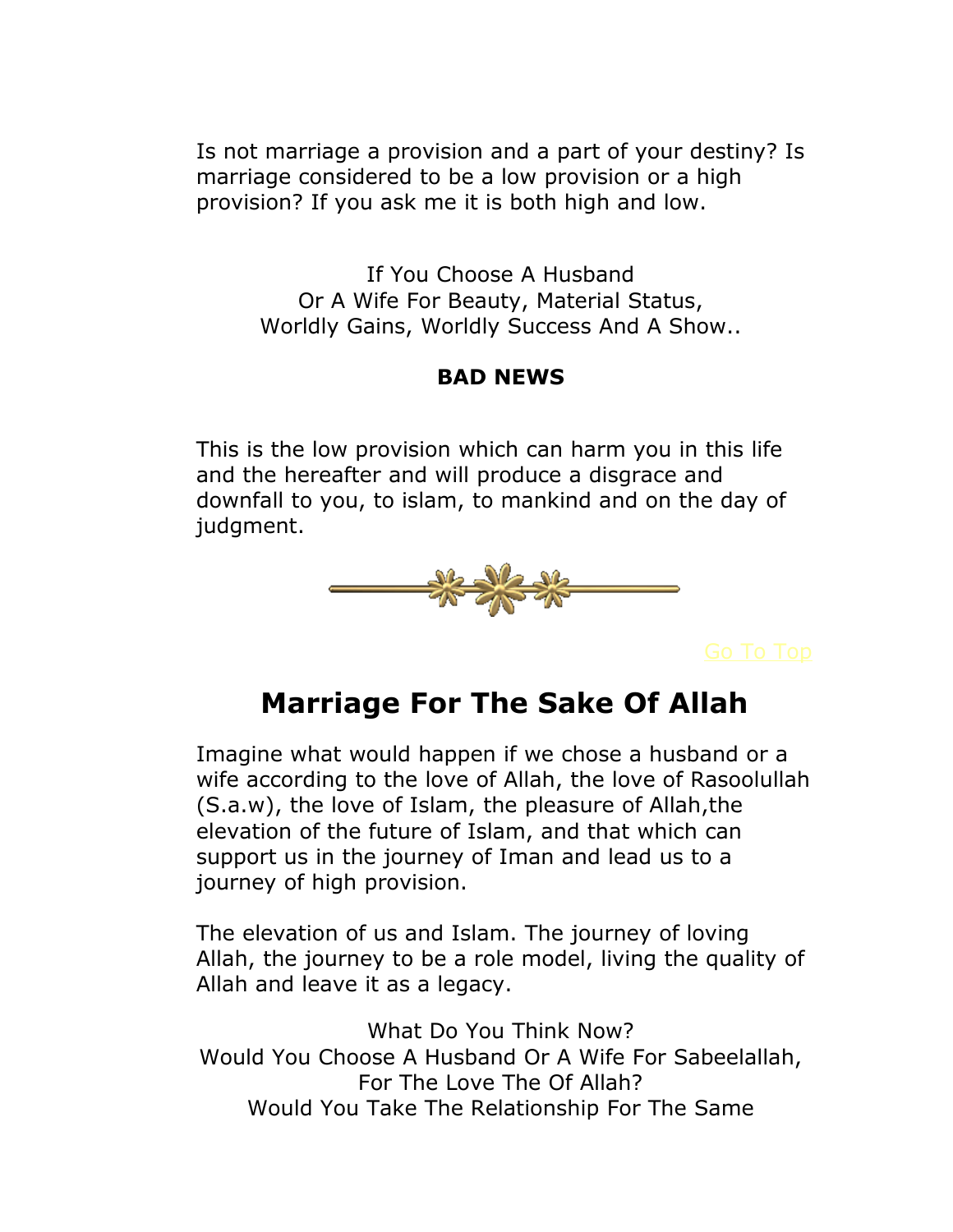And Experience And Exercise The Journey Of Giving And Not Taking?

What do you think? What do you want? Do you want a child beloved to Allah and blessed by Allah? Do you want a relationship that can honor you in this life and in the hereafter? Do you want to die leaving a child carrying the noble message you started?

What Do You Think? Do You See What The Love Of Allah Can Produce And What The Quality Can, And Will Produce? Do You See? Do You Feel? Do You Want? Do You Desire To Go On A Journey Of The Highest Provision Of Allah On Earth And In The Hereafter?

Do you see? Think and try and conclude. Try to develop the thinking and the realization about which rizq (provision) I am seeking,I desire,am trying to achieve, gain it and am eager to live it.



## **Our Relationship - Real Or Fake?**

Let me show you something that hurts me and makes me sad. Something that should not happen but a lot of times and infact most of the time it happens even though it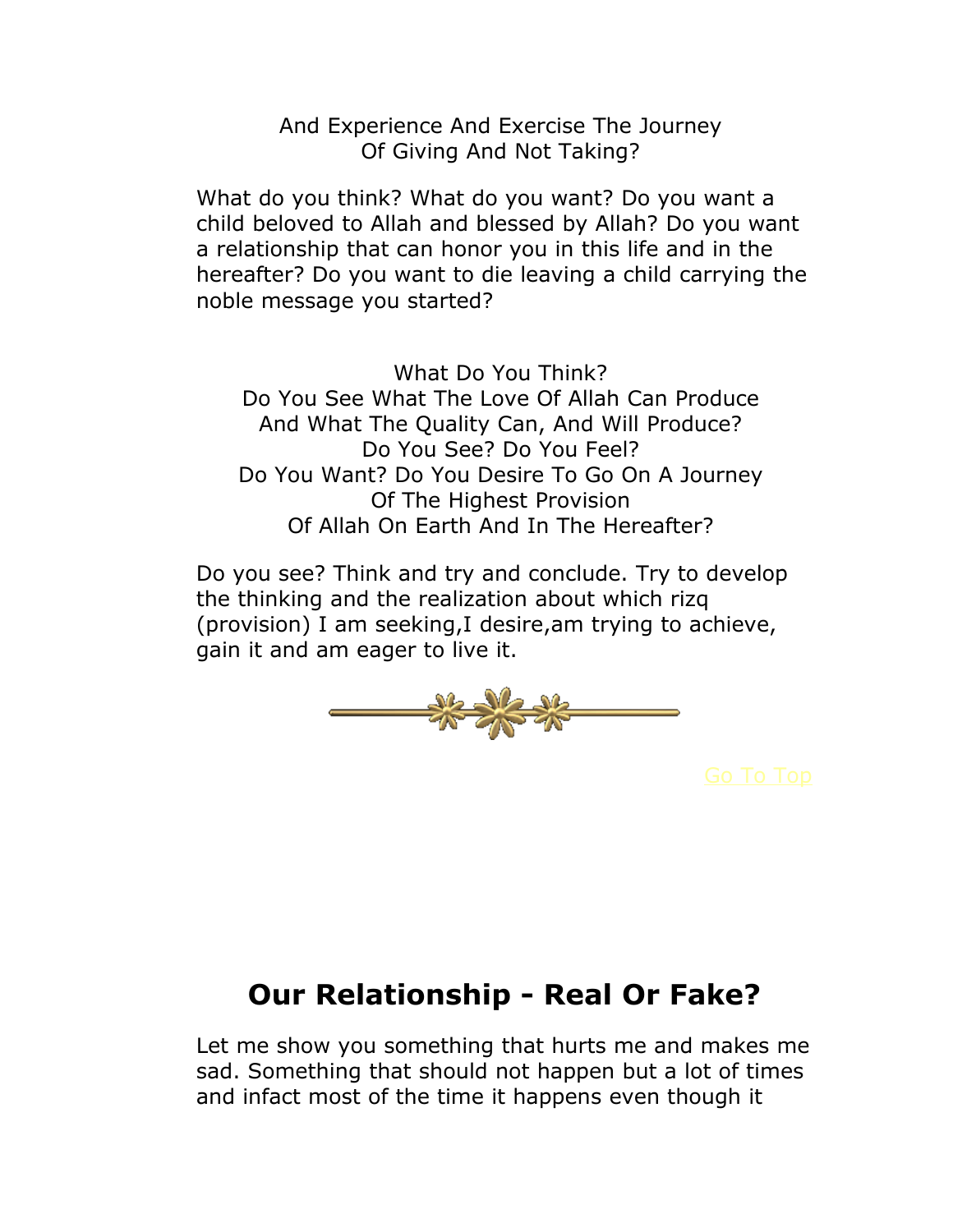never should. This is just a small tiny example, but it contains a lot of meaning and it will let you know where you are and if our love is real or fake.

I Love You As A Brother Or A Sister For Islam. We Meet Each Other After Sometime... And One Of Us Has Gained A Successful Provision Of Either Material Life Or Has Gained A Successful Activity Of High Provision.

#### **BAD NEWS...**

Most Of The Time In My Life, People Who Claim They Love Me For Allah, Whenever They See Me Succeed In Any Goodness, I Get From Them Silence And Sometimes They Go Away And Will Not Talk To Me For A Long Time.

#### **EXTREMELY BAD NEWS...**

Do You Know What It Means?

It means that my success in my material life or my gaining some good quality or even involved in doing beautiful good deeds for Sabeelillah (meaning high provision) hurts them.

They Feel Upset And Jealous To The Point That I Can See It!! From Their Behavior And Their Silence Which Generates A Volcano Of Anger Hidden Inside Their Chest Against My Success. They Start Talking Behind My Back About A Fault Or Generate Rumors Just To Satisfy Themselves!

How Would You Feel? Would You Do The Same? What If I Love You Or You Love Me And We Exercise A Real Love Relationship For Allah, By Allah, Towards Allah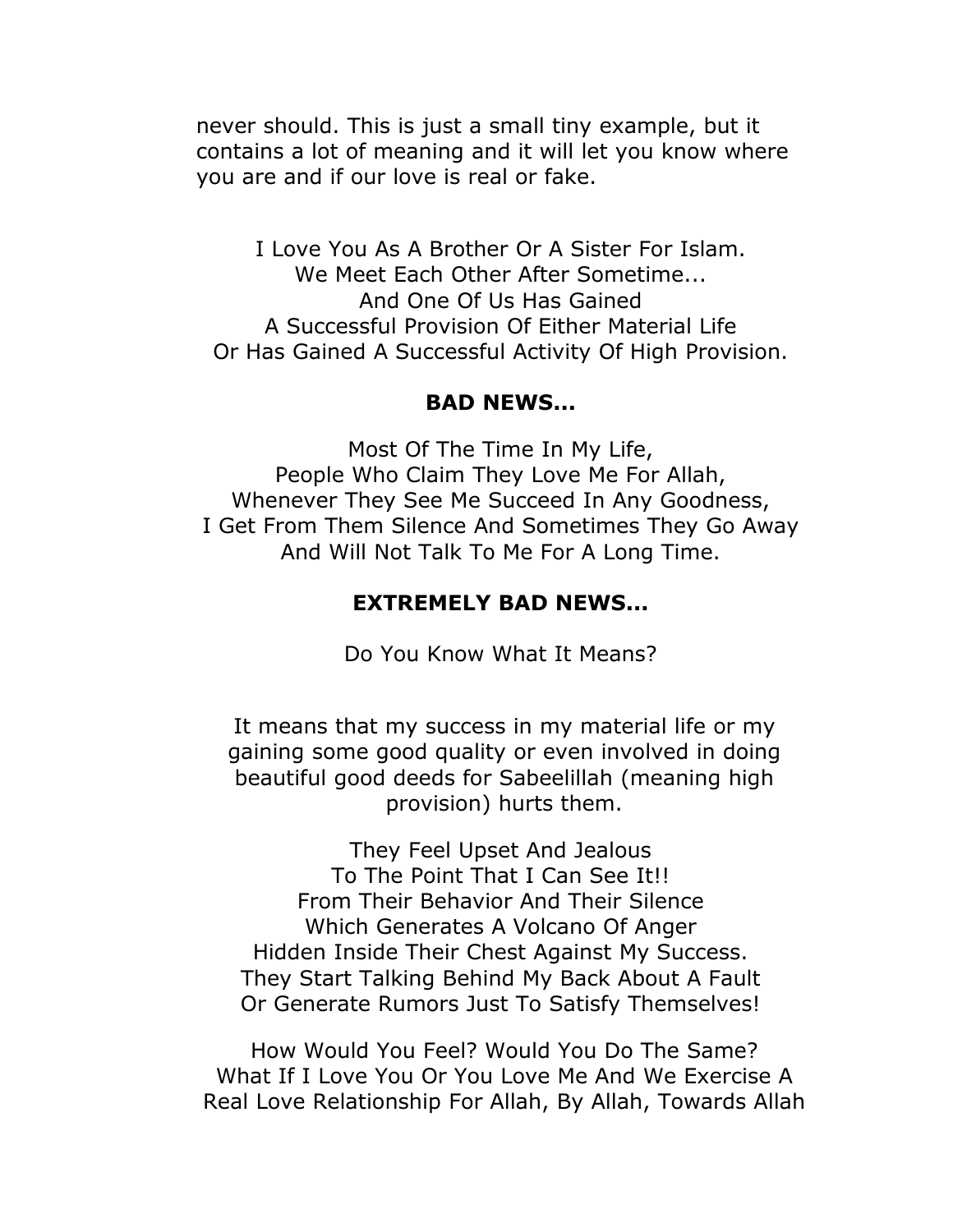For The Benefit Of Islam And Mankind Or Even Just Basic Love Between Two People. I Am Talking About Love Of Goodness Or Love Of Allah.



## **What Is The Real Love?**

1. If I have any good news about you or if I see any goodness coming to you, I should be very happy, full of joy for you even if I gain nothing of what you have.

2. This feeling will be reflected on my face, my smile and my du'a for you or by any means possible. I am full of joy.

I would love you and would want complete goodness for you even if this goodness makes you reach a higher place in Jannah (Paradise) above me and higher than me.

3. I would ask you if I can support you by any means possible for your success.

4. I would envy you; the beautiful envy the one recommended by Allah wa Rasooluh, The one that makes me want to gain the same quality, to achieve and to be a good role model like you.

This is recommended,desired and beloved to Allah and his prophet(SAW) which is to imitate each other in goodness for Sabeellilah.

5. I would spread the good news about you and would ask people to make dua for you. I would love you more and ask Allah to increase his provision and bounty for you.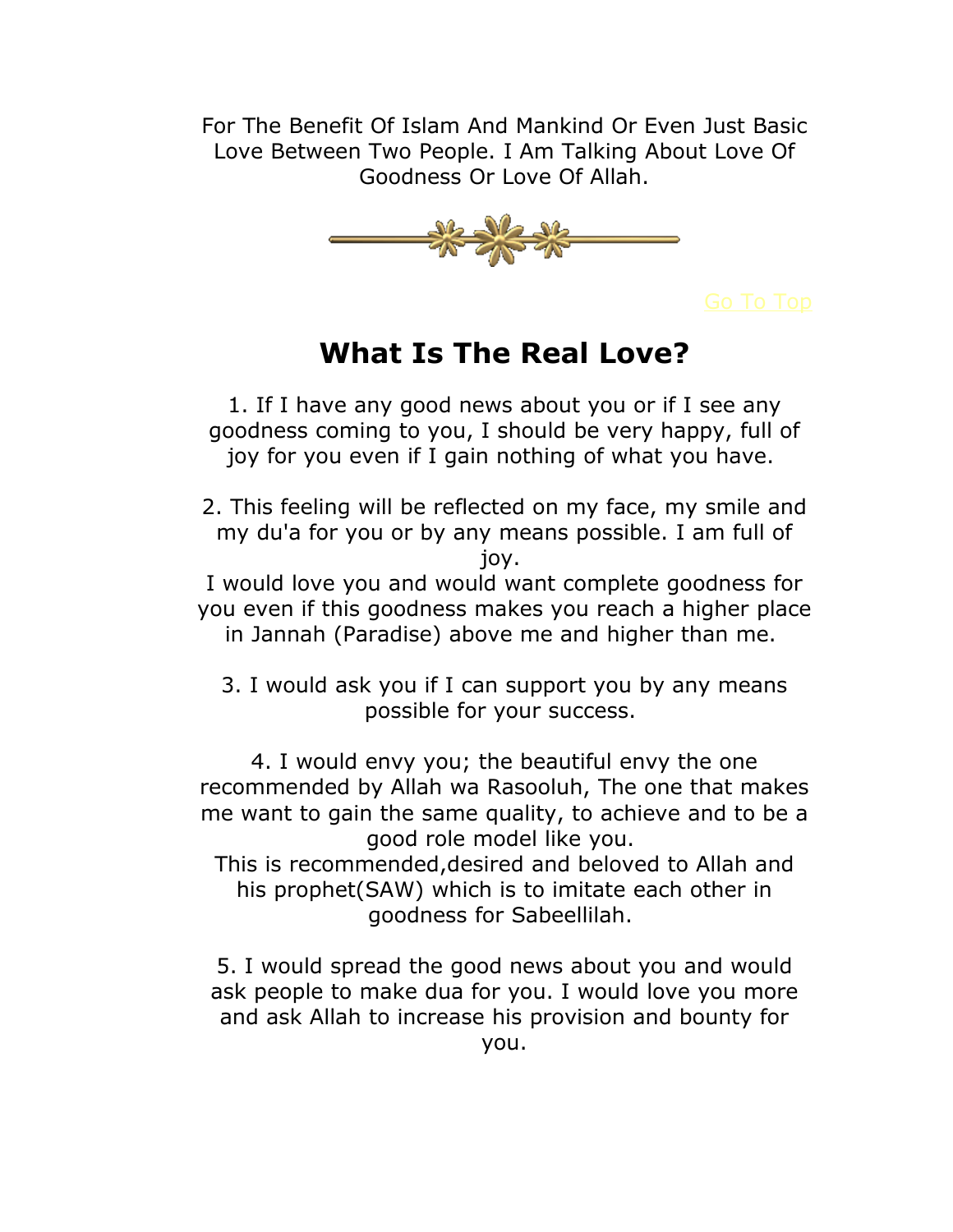Now You Can See That The Real Love Generates All Kind Of Beautiful Goodness. Quality For Me, For You, A Zeal And Desire To Gain Such A Compassion, To Share Whomever You Love For The Sake Of Allah, To Share This Feeling And To Think And Love How I Can Be A Positive Role Model Full Of Love Of Allah.

Wishing to support my brother or sister in Islam in a journey which will generate a beautiful momentum in my heart which is full of an unstoppable gush of love and giving without any want in return or recognition or calculation or thought for what you are going to give me, doing it purely for Allah's sake, to gain Allah's love, Allah's pleasure and reward from Allah.b

What Does It Mean?

It Means That It Makes Me A Pure Giver With A Pure Heart, With A Pure Intention, With A Pure Willingness To Give Or To Share, Or Even To Sacrifice Whatever I Have For Alah(Swt)



## **Conclusion**

Now if a man or woman, a momin or a momina, engages in such a beautiful relationship with this meaning, what